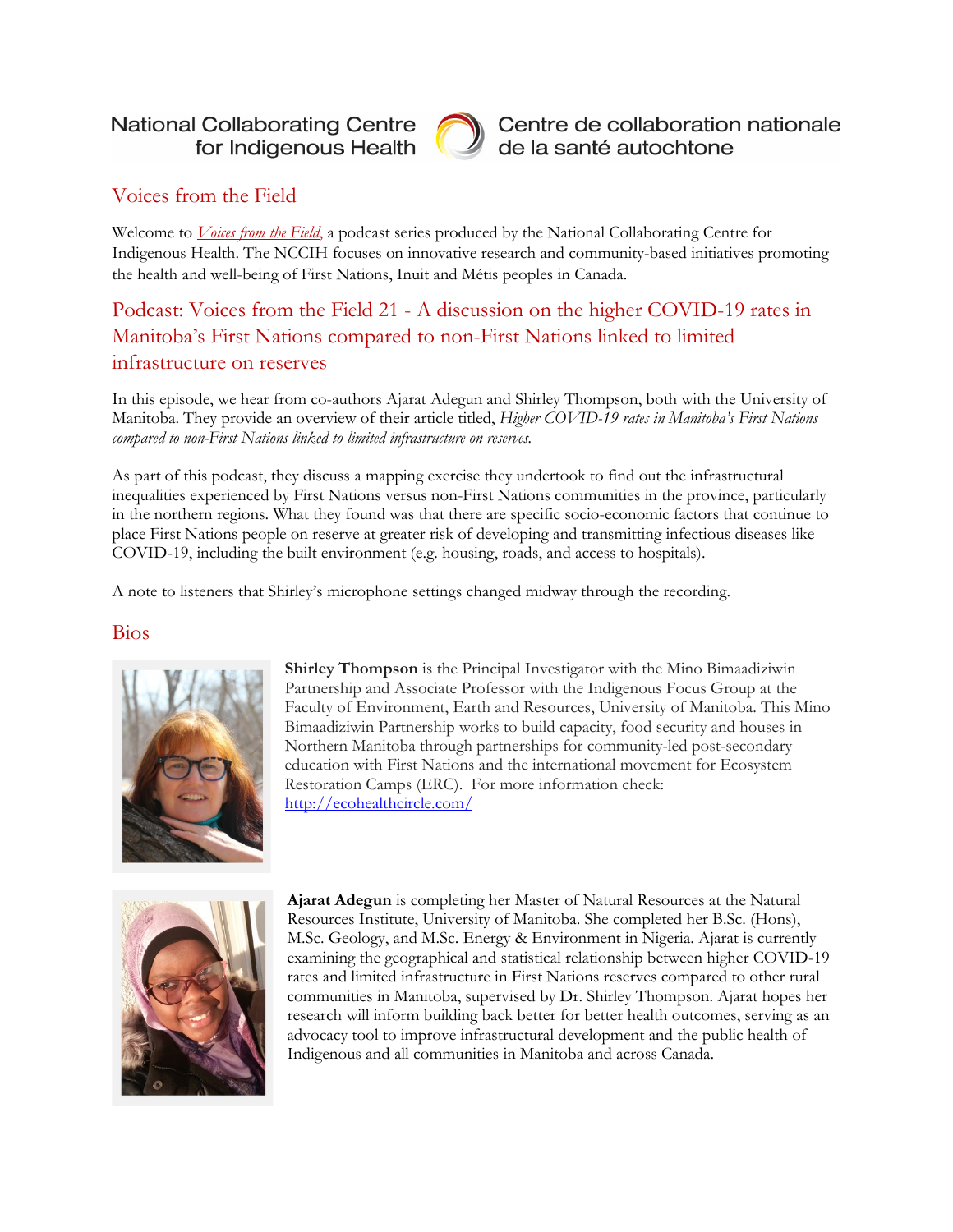## Transcript

**Ajarat Adegan** - My name is Ajarat Adegan. I'm from Nigeria. I'm currently completing my Masters of Natural Resources Management at the Natural Resources Institute of the University of Manitoba. Currently, my master's research is me examining the geographical and statistical relationship between higher COVID-19 rates in First Nations in Manitoba with the rest of rural communities in Manitoba. Thank you.

**Shirley Thompson** - And my name is Shirley Thompson. I'm an Associate Professor at Clayton H. Riddell, at the Faculty of Earth Environment and Resources. I'm also the principal investigator of the Mino Bimaadiziwin Partnership that focuses on housing and also food with the University of Manitoba.

**Roberta Stout – What I would like to start out by asking are what are the principal challenges for on reserve** First Nations communities in Manitoba that place them at greater risk for infectious diseases, such as COVID-19. Ajarat, maybe I'll just back up and ask whether you could provide a general overview of the journal article and the findings.

**Ajarat Adegun -** For this article, what we did was to do a very vast literature review, so identify the factors that could be responsible for the higher rates of COVID-19 that we observed in First Nations in Manitoba. This is open access data that is available on the Government of Manitoba's COVID-19 hub. So, we needed to identify the factors like what could be responsible for this and also to look at the relationship available, like the relationship between these factors, and then using previous contagious diseases, the statistics that were recorded for that, for example tuberculosis and also epidemics such as the H1N1, which also give the same kind of relationship between the rates observed in First Nations and the rest of Manitoba. So, we set out to investigate this using the health equity framework and this is done by doing a statistical and geographical analysis to look at these factors.

So initially after doing the literature review, then we set up to do the mapping. The mapping is like the foundation of the study. So, we got the data from different sources, primarily the Government of Manitoba COVID-19 hub. We got the social economic factors, which is housing, roads, hospitals; we got that from the Statistics Canada website [which] is also open access data.

To have it in a format that can easily be mapped, we were able to produce a thematic map. A thematic map is a map that shows the variation of each of these factors using different colours so anybody could pick up the map and you have a visualization of the situation. So, for housing data we explored three different housing attributes, which is the not suitable housing, major repairs and housing needed, and also average household size. And the average household size is just as the name implies – [it] is just the number of people living in the house so divided by the number of bedrooms available. And for roads, what we did was to categorize the communities into different access types to service centers. And for hospitals, only one First Nation community, which is the Norway [House] First Nation, has a hospital. So at the end of the day, we're able to map this and what we discovered is that the same way you have higher COVID-19 rates, where that's observed, this coincides with whether there is deficient - in terms of house suitability, that is where you have higher not suitable housing, and this is observed in the far remote communities such as the Island Lake communities and Pukatawagan as well. And for major repairs and housing needed, similarly it shows the same relationship where you have higher COVID-19 rates correspond[ing] to where you have higher percentages of the houses needing major repairs. The same thing for average household size. The number in the rest of Manitoba is 2.4 but for most First Nations communities you have the average household size greater than 4. Even in Island Lake communities you have some at 5.8, so this is a very great difference in terms of the infrastructure. Also, if you look at the roads, what we did was to look at the difference observed in First communities that have access to roads with relationship to COVID-19 rates and also similarly the difference observed in First Nation communities that have a hospital or access to a hospital in terms of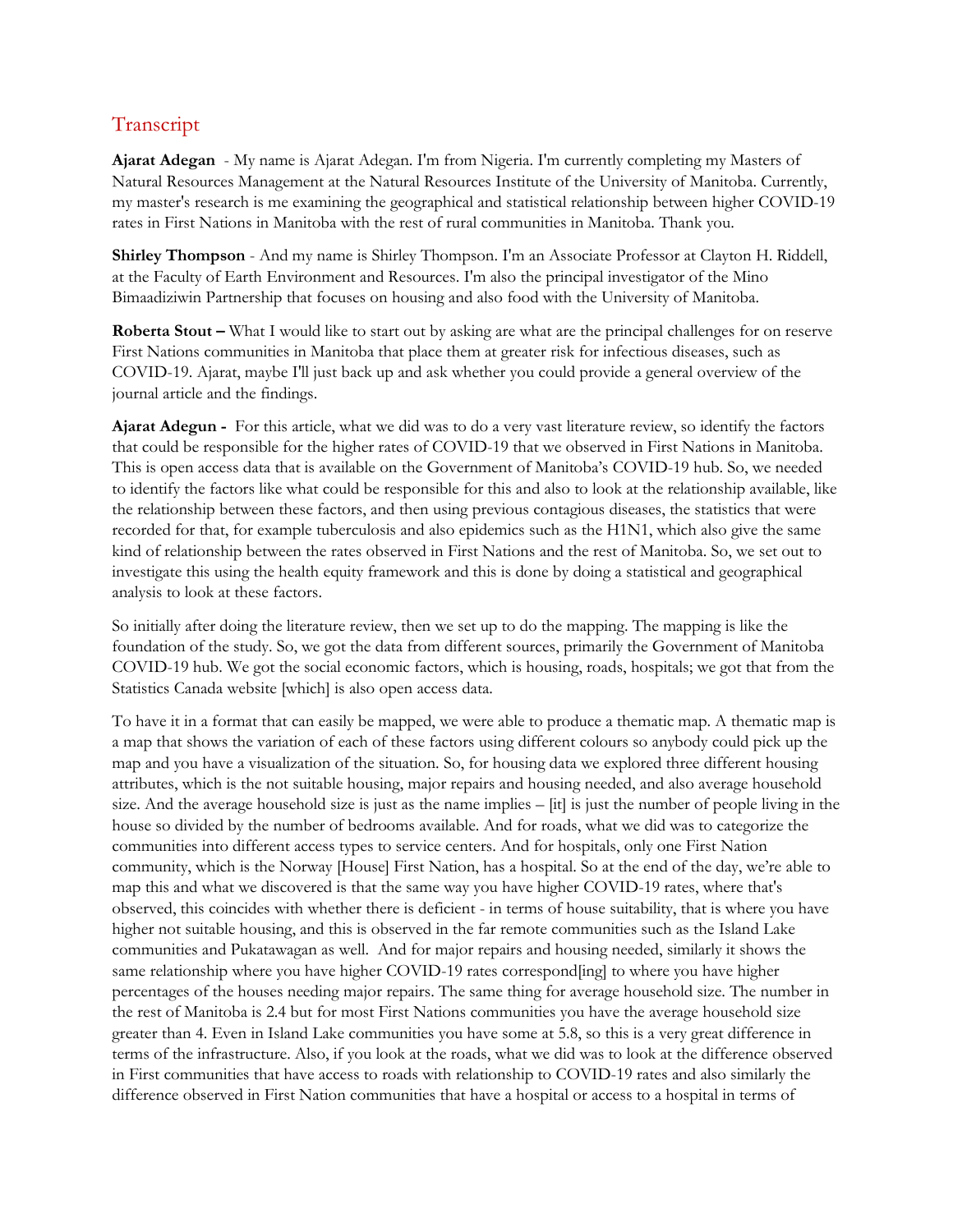proximity compared to those that don't have this access and comparing their higher COVID-19 rates. And similarly, because of the statistical relationship, we did inferential statistics; this shows the same relationship that is observed when you pick up the map – it shows the same as the statistical relationship. This came back with very high statistical relationship between communities with limited infrastructure and very high COVID-19 rates. So that was what we found out with this study. This is an ecological level analysis study. So, what that means is we look at this data at community level, not at individual level, and what this facilitates is to show the relationship. So, it's not really like a cost and effect analysis, but you can deduce relationship. You can make comparisons, so at the end of the day we were able to make a very significant relationship between higher COVID-19 rates and limited infrastructure in the First Nation communities in Manitoba.

**Roberta Stout -** One of the things that I pulled out from the report was a domino effect of poor housing on the transmission of COVID-19. But I'd like to just drill it down a little bit more to understand what that means, that domino effect, and the relationship to the built environment as a way that there's a higher risk of transmission of infectious diseases.

**Shirley Thompson -** Health equity is the framework we're using and it looks at the equal ability for people to attain health and social determinants, including non-medical factors such as clean water, housing, income, employment status, and social services. So on First Nations reserves, housing is a key issue we found, where 37% live in non-suitable housing compared to 7% of non-First Nations in Manitoba. So, these are Manitoba statistics. And when you look at houses needing major repair, the statistics are even worse - 44% lived in houses needing major repair on First Nations in Manitoba compared to 9% in non-First Nations - and hospitals really don't exist in First Nation communities. There's only one in all of Manitoba, even though there's so many First Nation communities that are much bigger than non-First Nation communities. So, health services on First Nations are limited to non-complex and non-critical care, even though they have worse health according to all the health statistics. So, rural communities otherwise in Manitoba have access to hospital typically within the community or about a one-hour drive from the community. Not so for First Nations. And, finally another key lynch pin is access to roads to service centers. So, a large number of First Nations communities in Manitoba, a shocking 27% of First Nation communities, are considered special access, so these do not have all weather roads whereas most non-First Nations have paved road access to service centres.

When you don't have a winter road, it really limits the housing. So, the housing conditions on communities that don't have winter roads are overcrowded, poor housing, [have] lack of running water often. So, they have cisterns as the dominant delivery mechanism for water which means the water runs out and that's related to also overcrowded [housing] right? If you have more people on the same size of cistern, it runs out very quickly. And the problem during COVID that was reported was that lots of people were running out of water. In many cases, the military had to be flown in to do that job because of the high rates of COVID in those communities. So, with the housing, they're multi-generational, so … you have kids, you have grandparents often living together, so high-risk people with people who are traveling in the community, doing their jobs, who may be picking up and transmitting COVID. So that creates risk situations. Also, there's no place to isolate. So once somebody does catch COVID, there's one bathroom and in almost all the houses there so everyone in the house gets it.

So, you'll have 17 people in the house getting it, 23 people in the house getting it, 7 people in the house getting it right? If you only have one bathroom, … the chances of transmission are very high and without any access to alternative locations, without these bottlenecks at the airport, which means for these communities, it means either in the wintertime taking a car over a winter road to an airport or in the summertime a boat or spring or fall or in break up, you have to take a helicopter. You know, it makes these very small, tight locations where COVID is easily transmitted.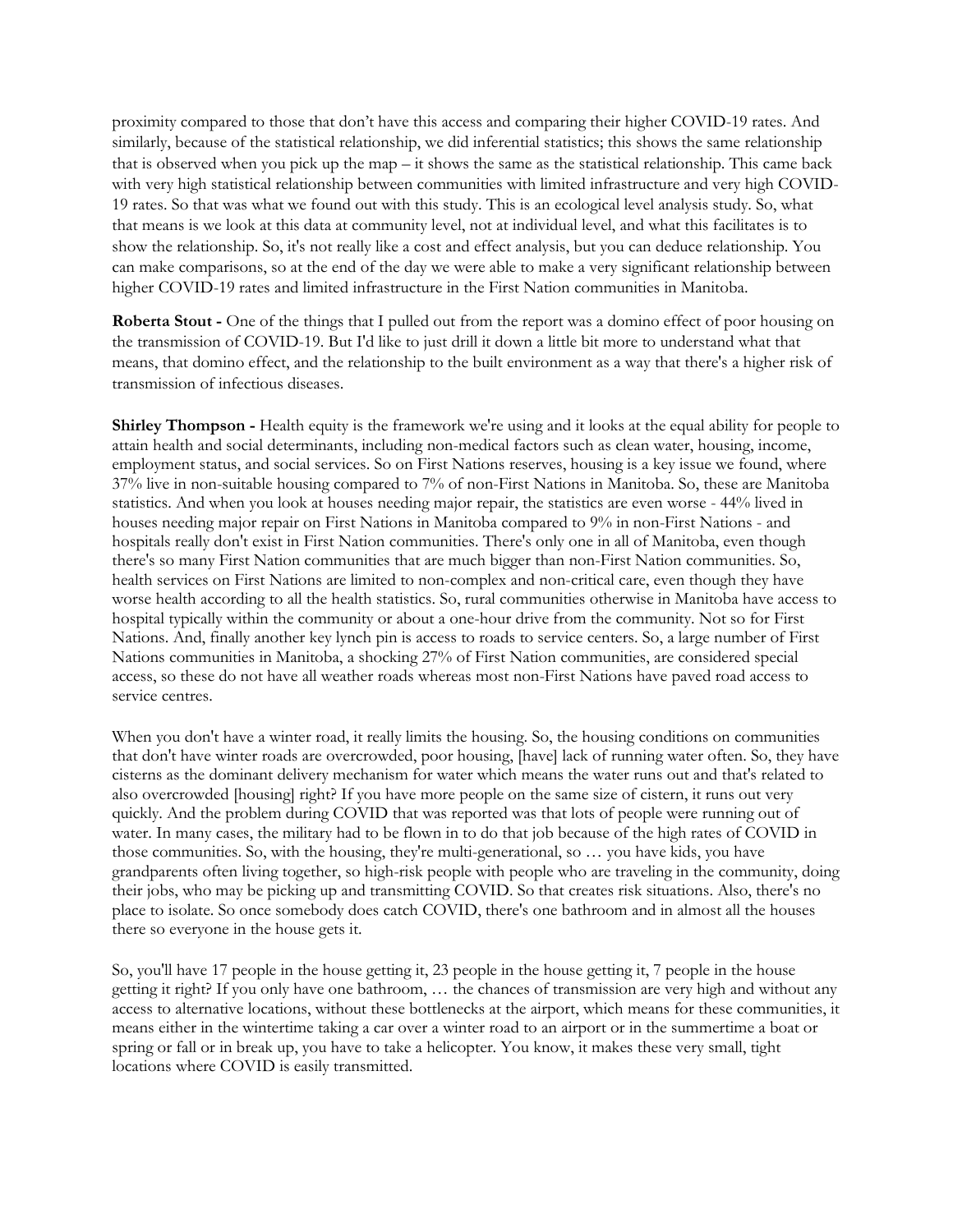What has to be dealt with is the housing situation, the hospitals - every community, you know, over a certain size should have a hospital and so, this is putting First Nations at a huge disadvantage. So there really has to be a change in the housing. We really have to advocate for zero homelessness, for adequate housing. This really signals health inequity, right? The higher COVID rates, and its relationship to basic needs, shows that the Canadian constitution saying 'equality' is being breached and it needs attention. The basic needs of Canadians need to be adequate. And at this point it's inadequate, it's a health disaster waiting to happen.

**Roberta Stout -** Knowing what you know through this study Ajarat, could you surmise similar results in other regions of Canada with high numbers of First Nations communities? Could you comment on that?

**Ajarat Adegun -** I did mention that if we look at the vulnerability of First Nation communities and other Indigenous communities during the H1N1 flu, which is also similar in terms of spread, risk associated with it, the stresses and challenges, if you look at the vulnerability, I mean, the data is there. The statistics are there as well. And the similar thing, which each of these pandemics, I mean the H1N1 and the current COVID-19, is that the root causes are still there. The systemic issues, they still persist. I mean, there's inequity in infrastructure, in access to education, poverty levels and all that.

So, for First Nations in Manitoba, which was the focus of this research, we're able to do that and yes to the question, it's easier to also deduce what the results will be in other Indigenous communities with similar issues, similar you know in terms of disparities in access to healthcare. For example, when you're even looking at not just First Nations people on reserves, like First Nations people off-reserves in urban areas, when you compare the social economic factors to non-First Nation communities, they are already in a vulnerable situation. Like about a quarter of First Nation people living in urban areas, they live in poverty. More than 30% of First Nation people in urban areas as well, they live in food insecure homes, and these are the factors that Statistics Canada, [the] Government of Canada, [and the] Public Health [Agency of] Canada already highlighted as factors that increase your vulnerability to this kind of pandemic.

So, they already live in a disadvantaged position, and until these causes are looked into [and] addressed, the challenges will still be there if any other pandemic occurs. I mean, we're still in the COVID-19 pandemic but if any other pandemic occurs in the future and these systemic issues have not been addressed, the results will still be the same.

**Roberta Stout** - What are the strengths that communities can be drawing upon as they're faced with this current pandemic and future pandemics?

**Shirley Thompson -** Communities really doubled down and did a lock down. They worked together to deliver food to doors. Like various, these communities knew that they were high risk and had a very vulnerable population and took all the necessary steps. So, they had a lockdown where people couldn't go out of their house unless they were emergency workers or health workers. As a result, that reduced transmission. And lots of them worked with traditional medicines and provided traditional medicines. The Northern communities have very high vaccine rates, so they started early with vaccines and especially their elderly community members were vaccinated. So, they took a lot of responsibility on their self and the hardship is remaining locked down in their homes to reduce transmission knowing that it would spread like a wildfire in homes that have 17 and 10 and 12 people, right?

**Ajarat Adegun -** When the pandemic started, the public health measures in place to prevent the transmission of the virus was, 'okay isolate when you've gotten the virus, make sure you sanitize, you wash as often as possible.' But for First Nations who don't even have access to drinkable water, some of them were under [a] health advisory for boiling water as of that point. For people that live in multi-generational households, for First Nations without hospitals, or even isolation centers, some of them were isolating in classrooms and even basketball courts, or, sporting centers at schools were converted to isolation centers.